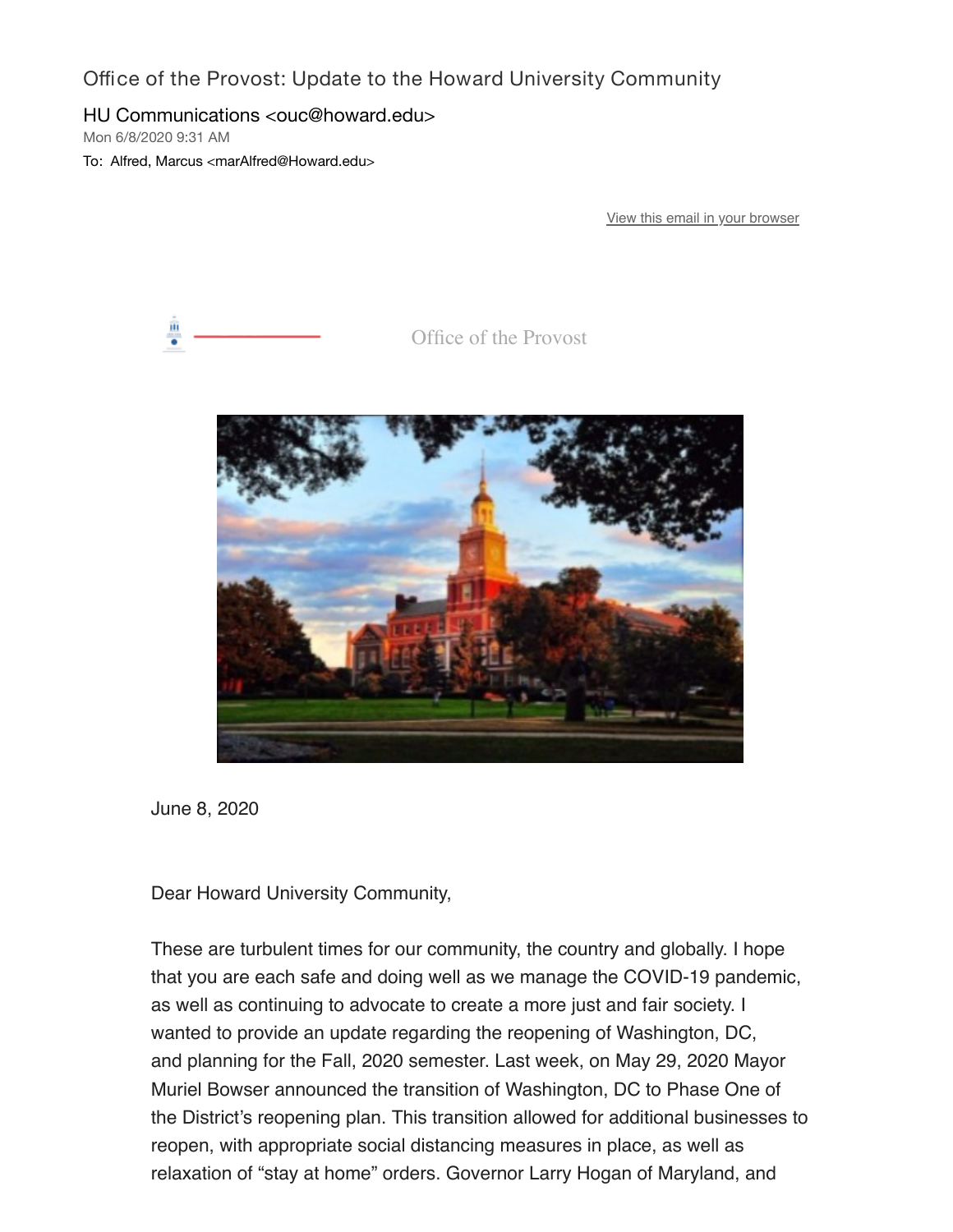Governor Ralph Northam of Virginia also furthered the reopening status of their respective states, moving to Phase Two of their reopening plans.

The Taskforce formed by President Frederick to guide planning regarding the reopening of the physical campus has met several times, and is preparing relevant recommendations and guidelines for consideration. The Fall 2020 Preparation Committee also continues to meet to assess the many complex and operational issues involved in re-opening the campus including testing requirements, social distancing, athletics, sanitation of the campus, housing assignments, the protection of high-risk individuals, and much more. As noted previously, we anticipate that a formal decision regarding the format of instruction for the Fall, 2020 semester (face-to-face, fully online, or hybrid) will be announced by President Frederick in mid-June.

As we continue to transition to deal with the significant impact that the COVID-19 pandemic has had on our lives, and the changing status of the pandemic, we will also start to modify access to the physical campus, consistent with the Mayor's reopening plan, CDC guidelines, and best practices. The Office of Residence Life has communicated a move-out process for students who were residential during the Spring, 2020 semester to remove their belongings in a manner designed to support everyone's health and safety by maintaining social distancing and eliminating crowding. This process will be conducted over a two week period.

Traditionally, our health professional students, including medical students and dental students are among the first to begin their academic year. Third and Fourth year medical students will begin returning to clinical rotations in Howard University Hospital HUH) over the next few weeks. A number of Nursing and Allied Health, as well as Pharmacy students will also be participating in clinical rotations shortly. Prior to entry at HUH, each health professional student will be tested for COVID-19, and be provided appropriate personal protective equipment (PPE) to assure their safety, as well as the safety of our patients and health professional staff. HUH has also implemented a number of additional protocols, including temperature checks and self-monitoring of symptoms, to maintain safety. I want to especially thank our health professional clinicians, students, faculty, and staff for their support of the Benning Road Clinic COVID-19 testing site and the Pennsylvania Ave Baptist Church testing site established by the University to help address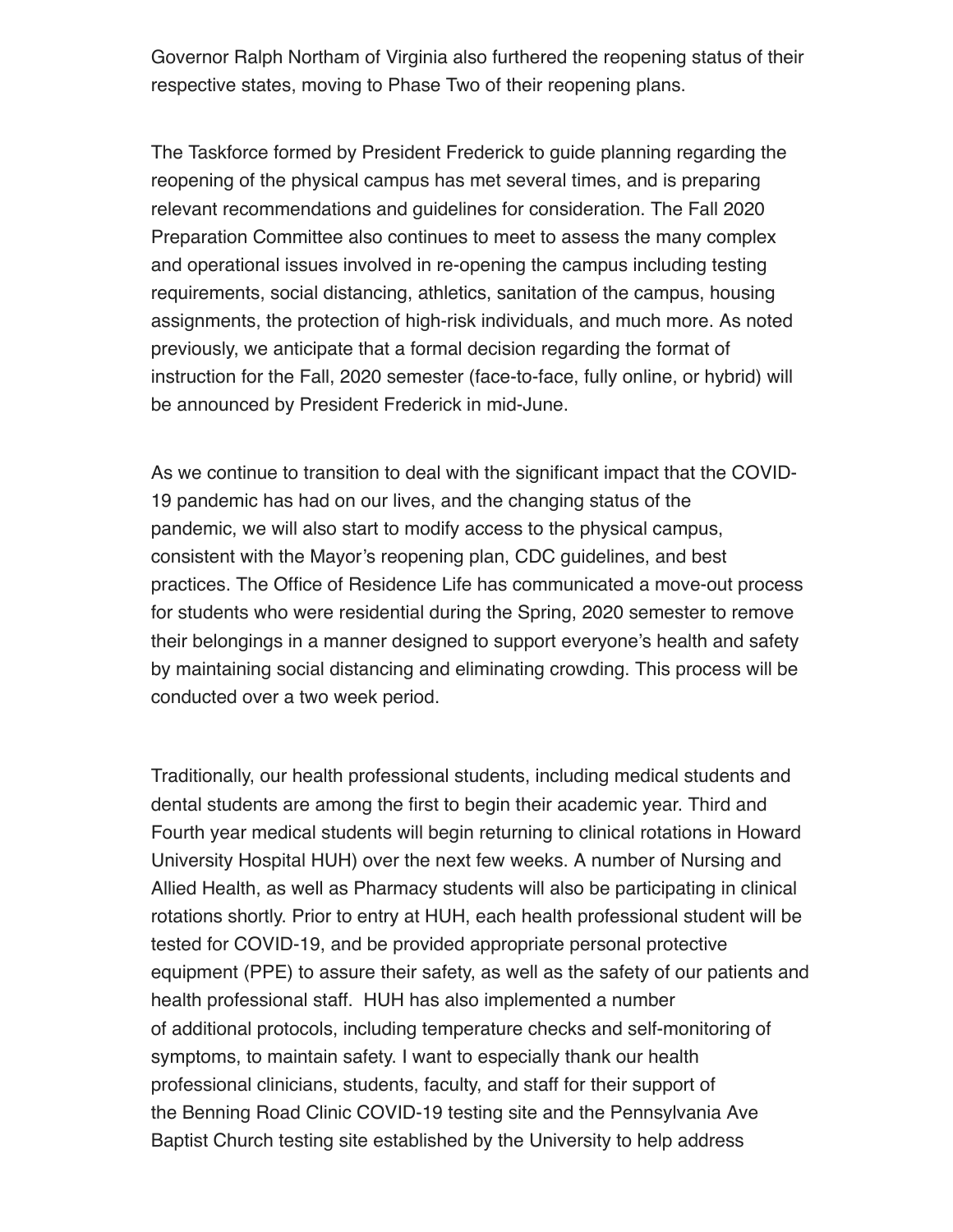the inequities in access to care that disparately impact communities of color, even in the nation's capital.

We will continue to work with faculty in the Cathy Hughes School of Communications, School of Social Work, School of Law and other programs regarding the process for restoring experiential training for students, consistent with accreditation expectations and public health guidance.

Howard University faculty, staff and students have been deeply involved in the community response to the COVID-19 pandemic, and are to be commended. I want to also take this opportunity to thank faculty in the Cathy Hughes School of Communications, School of Business, School of Divinity, School of Education, School of Law, School of Social Work, College of Engineering and Architecture, and College of Arts and Sciences for your continued commitment to our community, and creativity in meeting the challenges that we have faced.

A Faculty Town Hall is being scheduled for Thursday, June 11, 2020 to provide updates to faculty, and discuss issues of importance and concern related to Fall 2020 preparation, instructional methodologies and needs, additional training for online instruction, social distancing, as well as health and safety concerns. We will also be scheduling similar opportunities to address questions and concerns from students, staff and alums.

As outlined by various health and political leaders, we are entering another phase in the pandemic, and our response must adjust accordingly. We face significant challenges as we consider how to provide a first class Howard University education to a generation of students impacted by a global pandemic, social unrest, political dysfunction, systemic racism and oppression, and the personal obstacles that have threatened to marginalize students' opportunity for success. Howard University has always risen to the challenge, and has demonstrated the leadership and commitment necessary to improve the condition and lives of our community. We will continue to do so. As Dr. Martin Luther King, Jr. once stated, "The ultimate measure of a man is not where he stands in moments of comfort and convenience, but where he stands at times of challenge and controversy." The same is true for institutions. Thank you for standing with our students and our community. God bless.